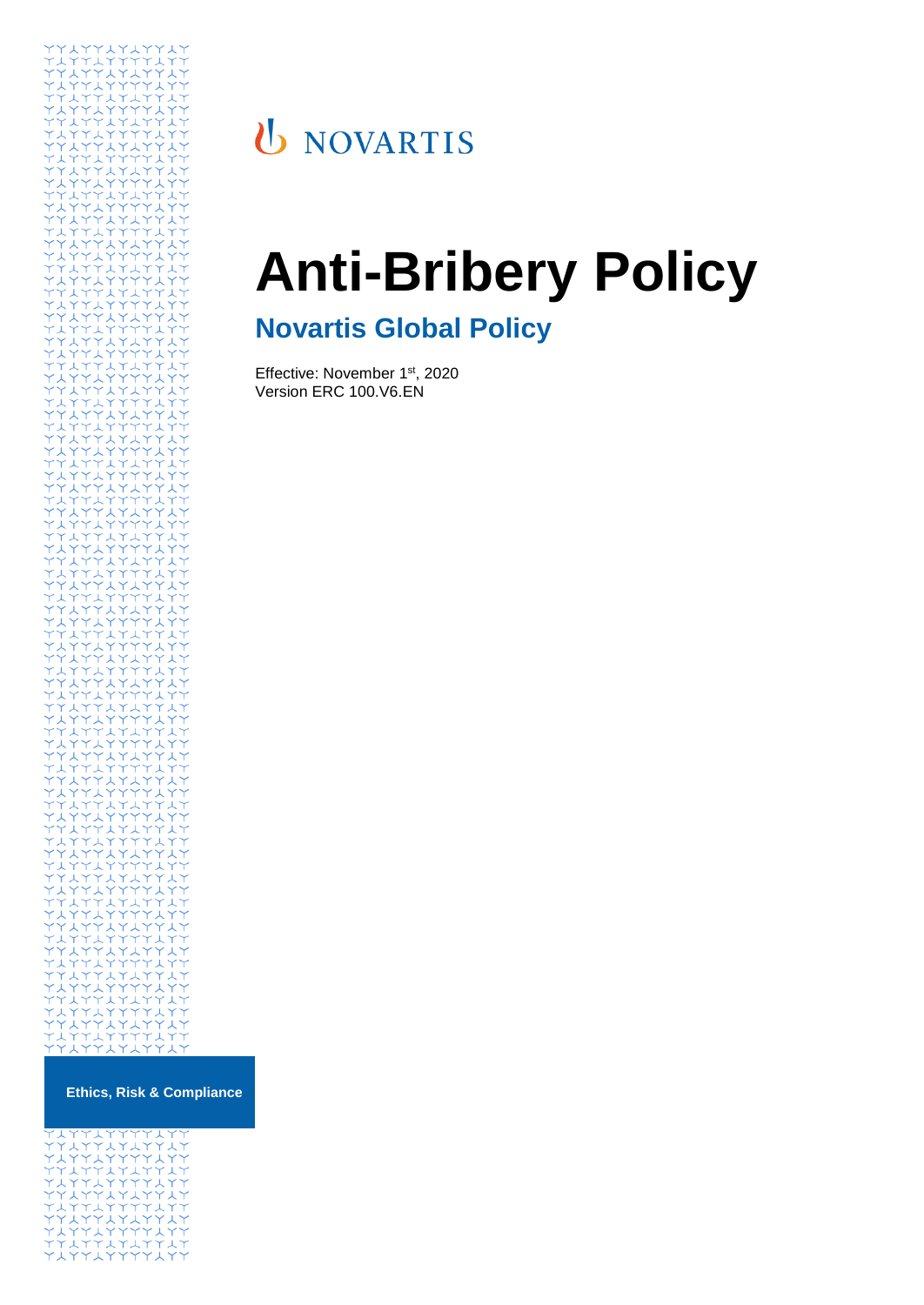# **Introduction**

## **1.1 Purpose**

Our Code of Ethics states that we do not bribe anyone. This Policy sets forth the respective principles and rules and how they must be implemented.

## **1.2 Scope and Applicability**

This Policy applies to all Associates\*.

This Policy addresses a variety of contexts in which bribery issues may arise. Other aspects of business ethics and corruption, including conflicts of interest and passive bribery (e.g. receipt of a bribe) as well as insider trading, are regulated separately.

This Policy contains Novartis global standards. In some countries, more stringent applicable laws, regulations or industry codes supersede the principles set out in this Policy. Divisions and local Novartis organizations may also establish more restrictive practices.

This Policy is effective as of November 1, 2020, and must be adopted by all Novartis affiliates. It replaces the existing version of the Anti-Bribery Policy dated February 1, 2020.

\*Directors, officers, managers, and employees of Novartis AG and its affiliates

# **2. Principles and Rules**

## **2.1 Basic Rules**

#### **Principles and Rules**

Associates must not bribe and they must not use intermediaries, such as agents, consultants, advisers, distributors or any other business partners to commit acts of bribery.

Novartis does not distinguish between public officials and private persons so far as bribery is concerned: bribery is not tolerated, regardless of the status of the recipient.

Always ask yourself before offering, giving, or promising anything of value to any person if what you are considering could be viewed as having an illegitimate purpose. If the answer is yes, you must not proceed.

If you are in any doubt, consult a legal or compliance representative before proceeding.

#### **Definitions**

Bribery means offering, giving or promising (or authorizing someone to offer, give, or promise) an improper benefit, directly or indirectly, with the intention of influencing or rewarding the behavior of someone to obtain or retain a commercial advantage.

Bribery can take a variety of forms – offering or giving money or anything else of value. In fact, even common business practices or social activities, such as the provision of gifts and hospitality, can constitute bribes in some circumstances.

Situations when Associates receive, agree to receive, request or accept a financial benefit or anything else of value are regulated by the Conflicts of Interest Policy.

#### **References**

- Novartis Anti-Bribery Third Party Guideline
- Novartis Conflicts of Interest Policy

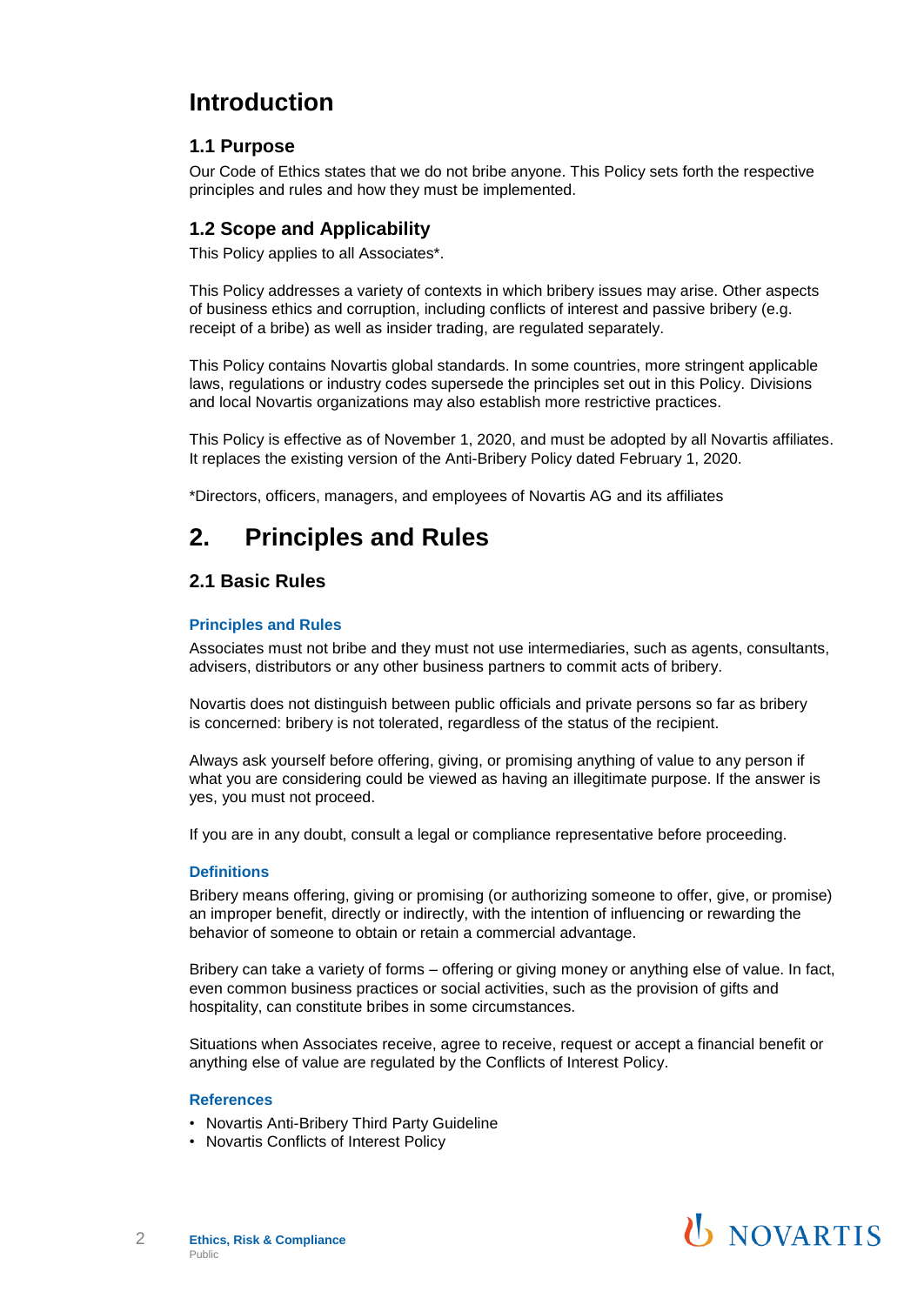# **2.2 Gifts, Hospitality, and Entertainment**

#### **Principles and Rules**

Gifts, hospitality, and entertainment must be modest, reasonable and infrequent so far as any individual recipient is concerned.

Gifts, hospitality, and entertainment must never be promised, offered, or provided with the intent of causing the recipient to do something favoring Novartis, to reward such behavior, or to refrain from doing something disadvantaging Novartis.

Gifts of any kind including personal gifts, cultural acknowledgements or promotional aids etc., whether branded or unbranded, must not be provided to Healthcare Professionals (HCPs) or their family members.

Cash and gifts that are cash equivalent (e.g., shopping coupons) must never be given.

Do not provide entertainment to any participant to Novartis business meetings, congresses or comparable events, unless the entertainment is an appropriate and incidental part of such events. Do not pay for any side or extended trips.

Do not pay for the entertainment, hospitality, or travel costs of anyone who accompanies an invitee to a Novartis business meeting, congress, or comparable event. In situations where an invitee is unable to travel alone (e.g., patients or minors), travel costs for an accompanying person (e.g., caregiver) can be paid for provided that the rationale for this support is legitimate, documented, and considers applicable data privacy requirements.

Before giving a gift or providing hospitality or entertainment to anyone, consider whether the reputation of Novartis, yourself, or the recipient is likely to be damaged if news of the gift, hospitality, or entertainment appeared on the front page of a newspaper. If this would embarrass either Novartis or the recipient, do not proceed.

#### **Definitions**

Gifts are benefits of any kind given to someone as a sign of appreciation or friendship without expectation of receiving anything in return. They include 'courtesy gifts', which are small gifts given at culturally recognized occasions (e.g., weddings, funerals) or special times of the year (e.g., Christmas, New Year).

Hospitality generally includes refreshments, meals, and accommodation.

Entertainment generally includes attendance at plays, concerts, and sports events.

#### **References**

• Principles & Practices for professionals (P3)

#### **2.3 Grants, Donations and Sponsorship**

#### **Principles and Rules**

Novartis may provide funding or other support to external organizations. This includes grants, donations and sponsorships which are governed by the P3 Policy and P3 External Funding Guideline.

#### **References**

- Principles & practices for professionals (P3)
- Novartis Global P3 Guideline on External Funding
- Management Authorization Levels, also known as MALs

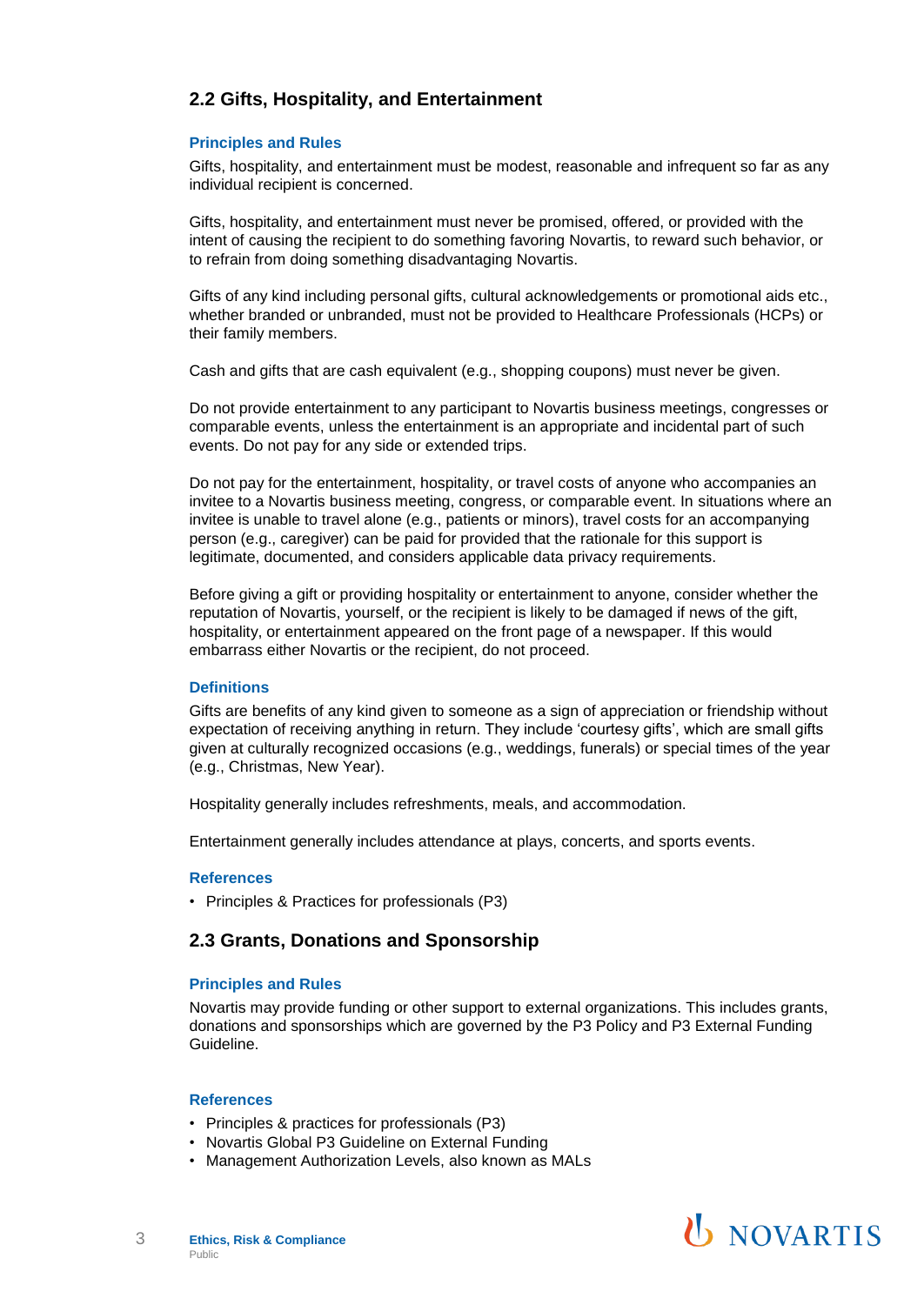# **2.4 Rules Relating to Public Officials**

#### **Principles and Rules**

Novartis does not distinguish between public officials and employees of private sector organizations so far as bribery is concerned; however, it is important to recognize that public officials are often subject to rules and restrictions that do not apply to persons who operate in the private sector.

Any relationship with public officials must be in strict compliance with the rules and regulations to which they are subject (i.e., any applicable rules or regulations in the particular country relating to public officials or that have been imposed by their employer) and any benefit conveyed to a public official must be fully transparent, properly documented, and accounted for.

#### **Definitions**

The term 'public official' has been extensively interpreted by regulators and includes

- Any elected or appointed officer or employee of a government or government department, government agency, or of a company owned or partially owned by a government
- Any elected or appointed officers or employees of public international organizations, such as the United Nations
- Any person acting in an official capacity for or on behalf of a government or a government department, government agency, or of a public international organization
- Politicians and candidates for a political office
- Any other person who is considered to be a public official according to applicable laws, regulations and industry codes

Medical and scientific personnel qualify as public officials when they work at a hospital, clinic, university or other similar facility owned or partially owned by a government.

In some countries, doctors, pharmacists, clinical trials investigators, and nurses are public officials irrespective of whether they are working at a government institution.

# **2.5 Political Contributions**

#### **Principles and Rules**

Novartis may only make political contributions where these are part of the political culture in a country and aim to help build sustainable healthcare systems for the benefit of patients. For instance, Novartis may seek to support candidates, committees, or other organizations that are committed to economic growth, recognize the importance of healthcare innovation, or patient access to therapies.

Political contributions must never be made with the expectation of a direct or immediate return for Novartis.

Political contributions must meet all of the following requirements:

- Compliant with applicable laws, regulations, and industry codes
- Covered by a separate budget position, approved in the ordinary budget process
- Approved in advance by the relevant Novartis Country President, or his/her designee

#### **Definitions**

Political contributions are monetary or non-monetary (commonly referred to as "in-kind" contributions, which include uses of resources, facilities, etc.) contributions to support political parties, politicians or political initiatives.

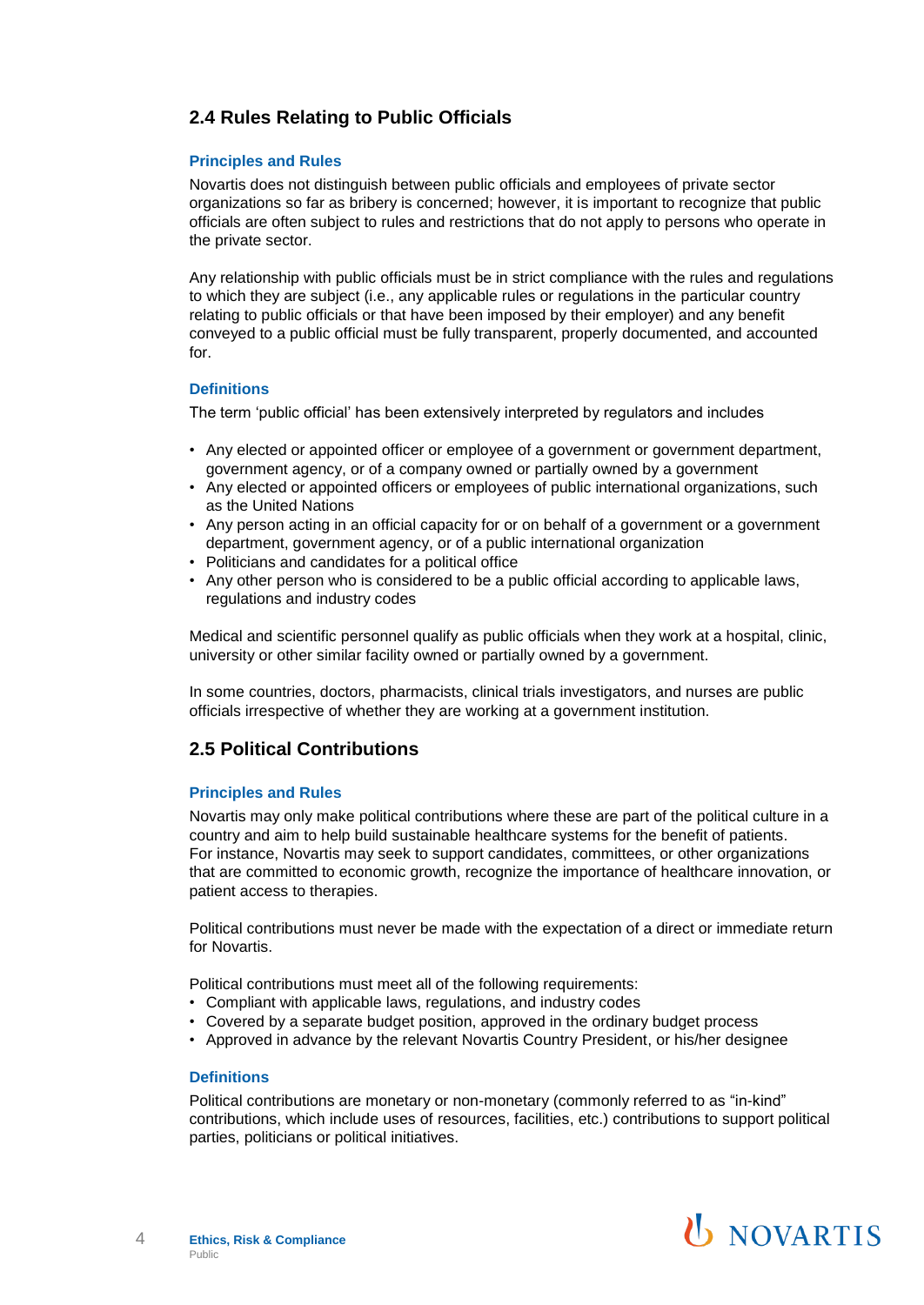# **2.6 Lobbying**

#### **Principles and Rules**

Novartis engages in lobbying activities to provide policy makers with data and insights to enable widely informed decision-making conducive to improving patient outcomes and sustainable business.

Lobbying should not be misused for any corrupt or illegal purposes, or to improperly influence any decision. Relevant functions (e.g., Public & Government Affairs) provide guidance on how lobbying should be conducted based on the values of transparency, honesty and integrity.

#### **Definitions**

'Lobbying' describes interactions with policy makers and other external stakeholders with the intent to represent Novartis' perspective in the policy making process. Active contribution to policy making is an integral part of the democratic process and a legitimate activity as it enables the representation of different societal interests.

#### **References**

- Code of Ethics
- Novartis Responsible Lobbying Guideline
- Novartis Anti-Bribery Third Party Guideline

# **2.7 Facilitation Payments**

#### **Principles and Rules**

Novartis prohibits facilitation payments, irrespective of whether local law permits facilitation payments.

#### **Definitions**

Facilitation payments are payments to public officials to expedite the performance of duties of a non-discretionary nature. These payments are intended to influence only the timing of the public officials' actions (e.g., payments to expedite the issuance of a visa or clearing goods through customs), but not their outcome.

# **2.8 Third Parties**

#### **Principles and Rules**

Novartis must only engage Third Parties if all of the following requirements are met:

- There is a legitimate need for the services or the goods that they provide
- The services and goods are priced at no more than market value
- The Third Party is suitable from an anti-bribery perspective after assessment in a robust Due Diligence process
- There is a written contract or other written document with a similar legal effect (e.g., Purchase Order)

The receipt of services or goods must be documented and in line with the requirements stipulated in Section 2.10 of this Policy.

Engagement of Third Parties – including healthcare professionals – must never be used to create an incentive, or to reward or to secure any improper business advantage for Novartis.

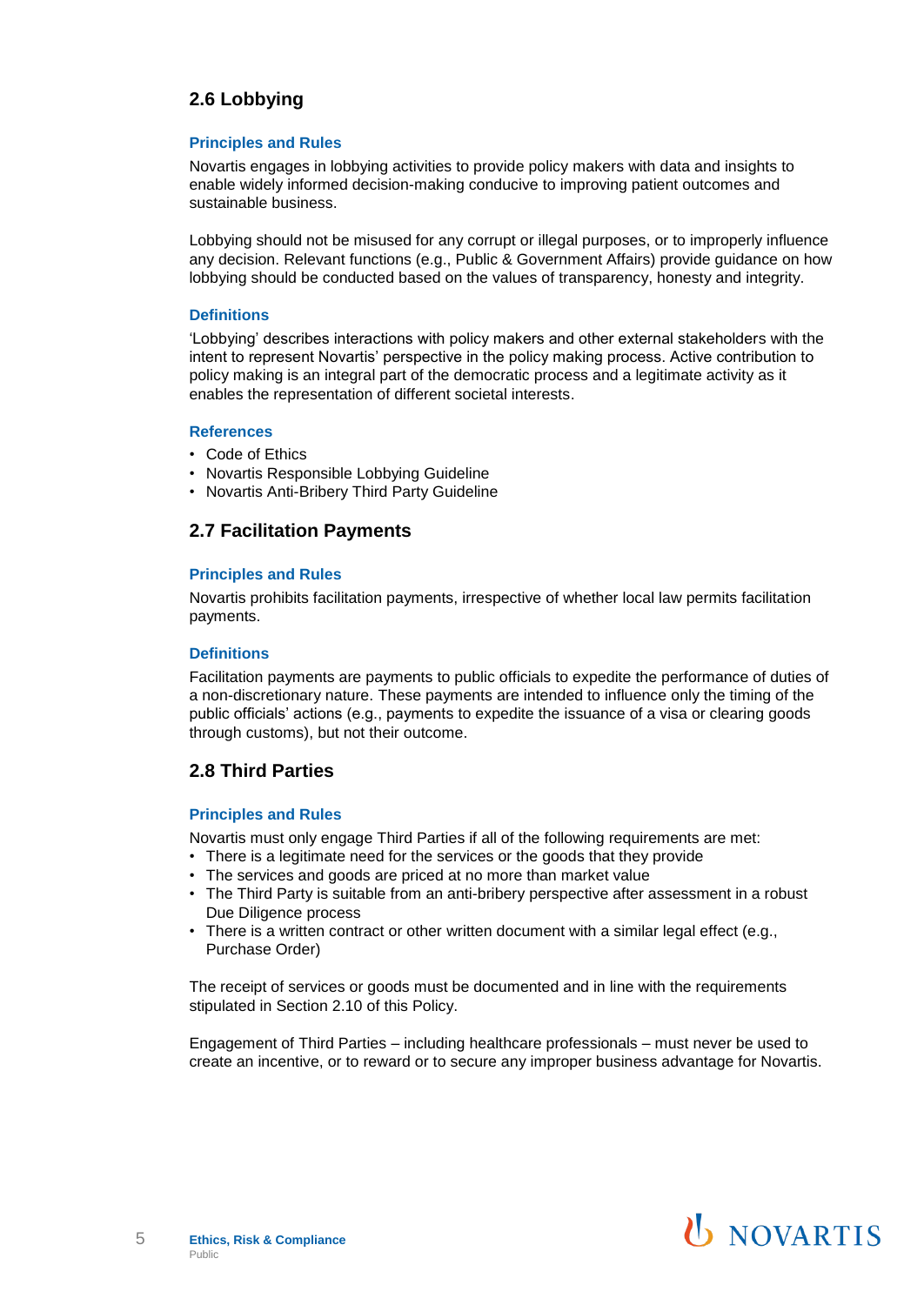#### **Definitions**

A Third Party is any natural person or legal entity with whom Novartis interacts and who poses, due to the nature of their business, a particular level of bribery risk. Novartis affiliates and Associates are not considered Third Parties in this Policy.

#### **References**

• Novartis Anti-Bribery Third Party Guideline

### **2.9 New Business and Joint Ventures**

#### **Principles and Rules**

Before entering into an agreement for new business or entering into a joint venture, adequate anti-bribery due diligence must be completed. In addition, a remediation plan should be developed and implemented to address identified issues.

#### **Definitions**

New business means any transaction involving the takeover or acquisition of all or any part of a third party or business, or the merger of a Novartis business with another company or business.

Joint venture means any type of joint agreement or arrangement between Novartis and one or more third parties to own and operate an enterprise as a separate business for the mutual benefit of Novartis and the third party or parties.

# **2.10 Books and Records/Internal Controls**

#### **Principles and Rules**

Novartis must prepare and maintain books and records that accurately and in reasonable detail document the source and use of Novartis revenues and assets.

'Off-the-books' accounts and false or deceptive entries in Novartis books and records are strictly prohibited. All financial transactions must be documented, regularly reviewed and properly accounted for in the books and records of the relevant Novartis entity.

All relevant financial controls and approval procedures must be followed.

The retention and archive of Novartis records must be consistent with Novartis standards and tax and other applicable laws and regulations.

#### **Definitions**

Books and records include accounts, invoices, correspondence, papers, CDs, tapes, memoranda and any other document or transcribed information of any type.

#### **References**

- Management Authorization Levels, also known as MALs
- Novartis Financial Controls Manual
- Novartis Accounting Manual